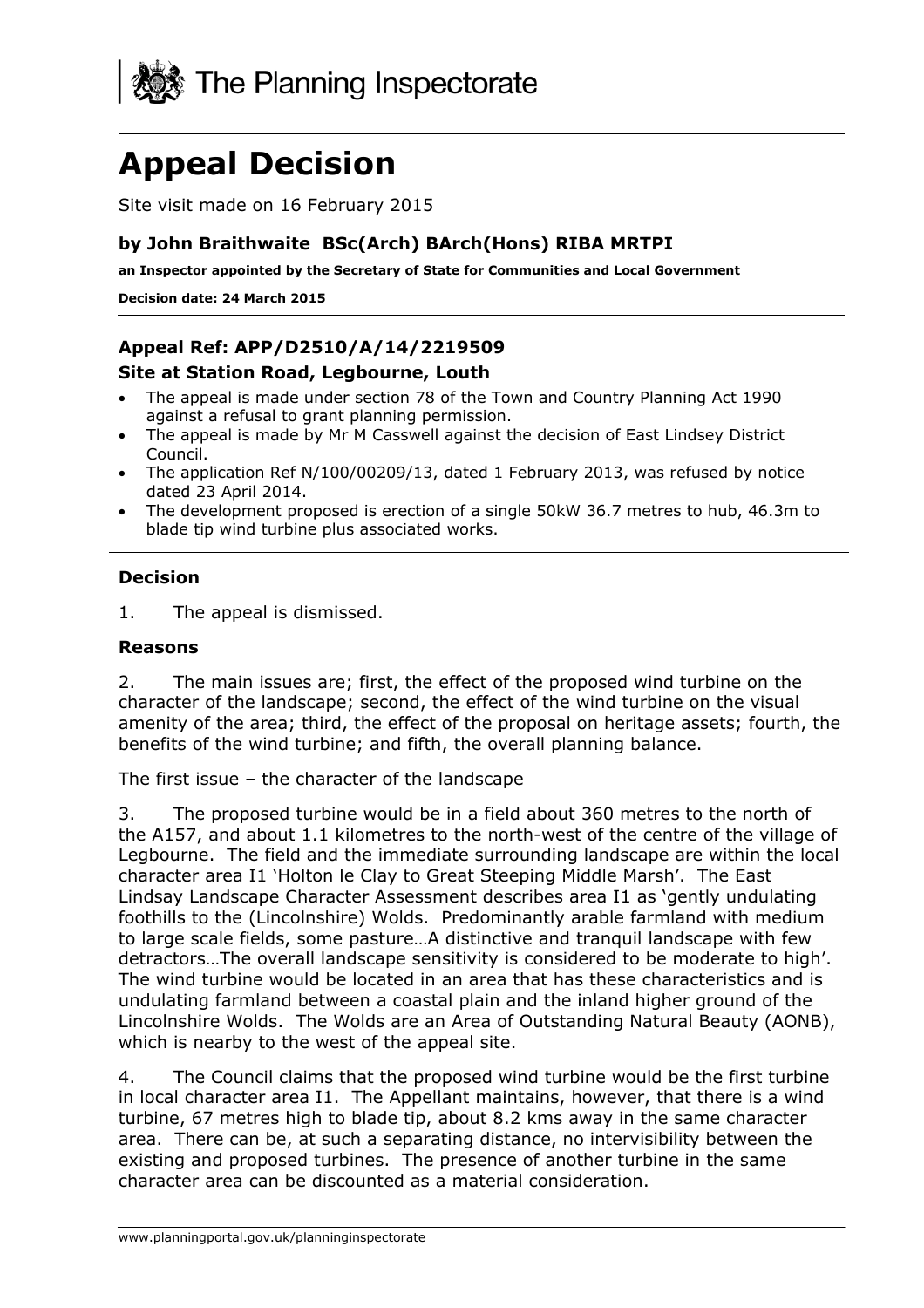5. The immediate area around the appeal site was found, during the lengthy site visit, to have all the characteristics of character area I1. It is not flat but gently undulating; Bracken Hill to the north-west of the site is an example of these undulations. It is a farmed landscape subdivided into medium to large fields, and is tranquil. Despite the nearby roundabout junction of the A157 and the B1200, and the town of Louth beyond, the vicinity of the site is, in fact, particularly tranquil. The introduction of a wind turbine into this tranquil landscape, even a relatively small turbine as proposed in this case, would have a detrimental effect on the character of the area. The turning blades would be particularly harmful to the tranquillity of the area.

6. The proposed development would have a significant adverse effect on the character of the landscape and would detract from the distinctive character of the locality. In this regard it would conflict with saved policy A5 of the East Lindsay Local Plan Alteration 1999 (LP), which is the Development Plan for the area.

The second issue – the visual amenity of the area

7. Public footpath 203 extends north-westwards from the centre of Legbourne, towards Louth. The footpath follows field boundaries and, at its closest, passes about 360 metres to the north-east of the location of the proposed turbine. Views south-westwards from the footpath are across the undulating landscape of the appeal site, with the higher ground of the Lincolnshire Wolds in the near background. The partly wooded Wolds, in these attractive views, contrast with the open undulating fields in the foreground. The introduction of a wind turbine in the open near foreground, particularly given its spinning blades, would be seriously intrusive in the views from the footpath towards the Wolds. The proposed wind turbine would have a significant adverse effect on the visual amenity of the area and, in this regard also, would conflict with saved LP policy A5.

8. The coastal plain of Lincolnshire has been a focus for wind energy developments in recent years. Some of the developments are visible in the distance from the chalk escarpments of the Lincolnshire Wolds AONB. Views from these escarpments are recognised as contributing to the special character of the AONB. Whilst the proposed turbine would probably not be visible from the higher escarpments of the Wolds it would be glimpsed from within the east fringes of the AONB. Further visual intrusion into the views eastwards out from the AONB would undermine the special character of this designated area, which is protected for its landscape and scenic beauty. Paragraph 115 of the National Planning Policy Framework (NPPF) states that great weight should be given to conserving the landscape and scenic beauty of AONB's.

The third issue – heritage assets

9. To the south of the A157 is Legbourne Priory, a Scheduled Ancient Monument (SAM) that was built around 1150. Whilst the area around the Priory would have once been associated with its function and influence, that association has been lost since the Priory fell into ruin, probably soon after its dissolution in 1536. The wind turbine would be about 900 metres to the north of the SAM and, given intervening woodland and vegetation, would not be visible from it even during winter months. Taking these factors into account the proposed development would have no effect, adverse or otherwise, on the setting of Legbourne Priory or on the significance of this heritage asset.